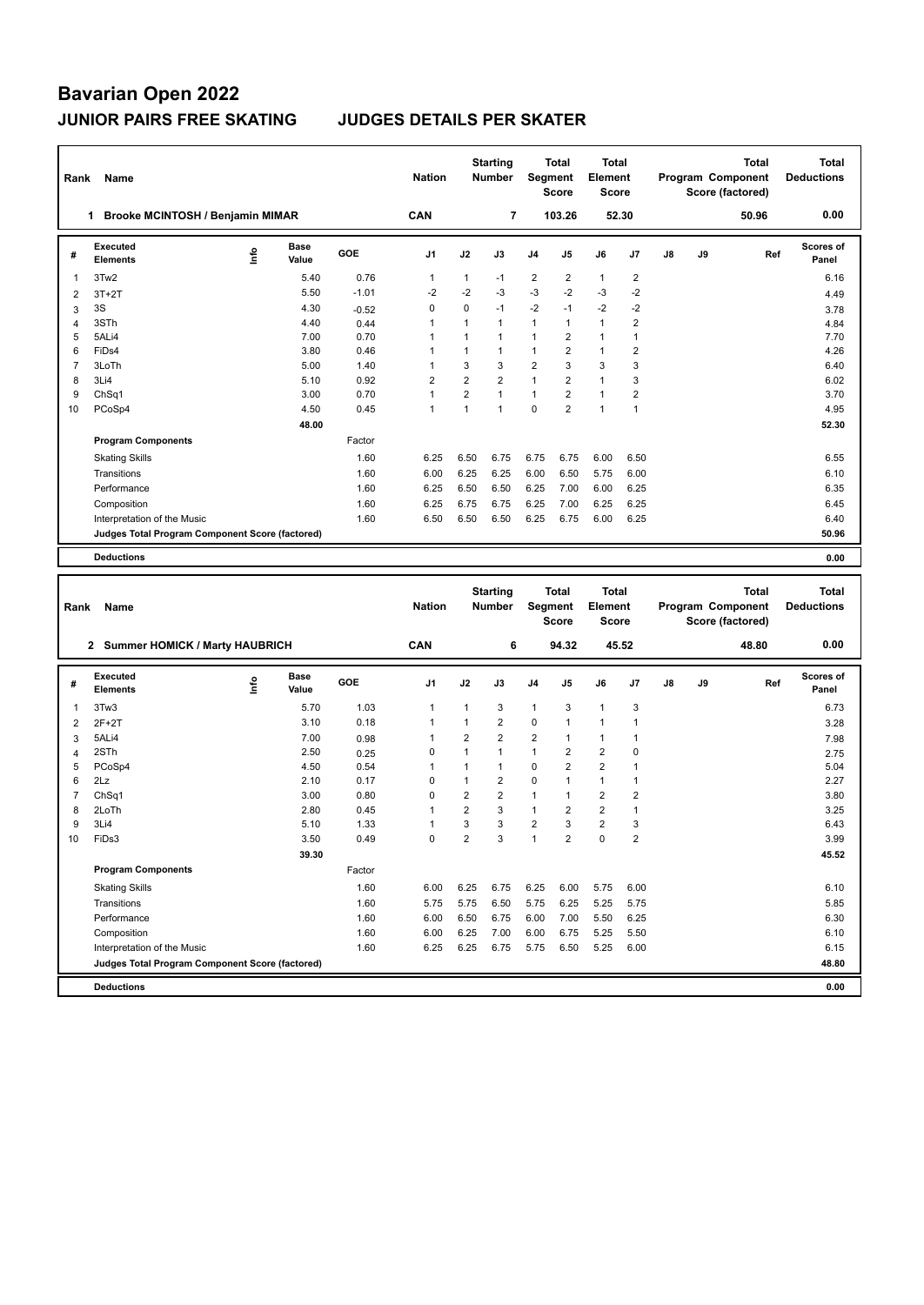| Rank           | Name                                            |                           |                      |         | <b>Nation</b>  |              | <b>Starting</b><br><b>Number</b> | <b>Segment</b> | <b>Total</b><br><b>Score</b> | Total<br>Element<br><b>Score</b> |                |               |    | Total<br>Program Component<br>Score (factored) | <b>Total</b><br><b>Deductions</b> |
|----------------|-------------------------------------------------|---------------------------|----------------------|---------|----------------|--------------|----------------------------------|----------------|------------------------------|----------------------------------|----------------|---------------|----|------------------------------------------------|-----------------------------------|
|                | Barbora KUCIANOVA / Lukas VOCHOZKA<br>3         |                           |                      |         |                |              | 5                                |                | 79.00                        | 36.36                            |                |               |    | 42.64                                          | 0.00                              |
| #              | Executed<br><b>Elements</b>                     | $\mathop{\mathsf{Inflo}}$ | <b>Base</b><br>Value | GOE     | J <sub>1</sub> | J2           | J3                               | J <sub>4</sub> | J <sub>5</sub>               | J6                               | J <sub>7</sub> | $\mathsf{J}8$ | J9 | Ref                                            | <b>Scores of</b><br>Panel         |
| $\overline{1}$ | $2A+2T$                                         |                           | 4.60                 | 0.79    | 2              | 3            | 3                                | $\overline{2}$ | $\overline{2}$               | $\overline{2}$                   | 3              |               |    |                                                | 5.39                              |
| 2              | 2Lz!                                            |                           | 2.10                 | $-0.88$ | $-5$           | $-4$         | $-4$                             | $-4$           | $-4$                         | $-5$                             | $-3$           |               |    |                                                | 1.22                              |
| 3              | 3STh                                            |                           | 4.40                 | $-0.79$ | $-1$           | $-1$         | $-1$                             | $-2$           | $-2$                         | $-3$                             | $-4$           |               |    |                                                | 3.61                              |
| $\overline{4}$ | 2Tw1                                            |                           | 2.80                 | $-0.56$ | 0              | $-2$         | 1                                | $-2$           | -3                           | $-3$                             | $-3$           |               |    |                                                | 2.24                              |
| 5              | 4Li3                                            |                           | 4.70                 | 0.56    | 0              | 1            | $\overline{2}$                   | $\mathbf{1}$   | 1                            | $\mathbf{1}$                     | $\overline{2}$ |               |    |                                                | 5.26                              |
| 6              | 2FTh                                            |                           | 3.00                 | 0.30    | -1             | 1            | 1                                | $\mathbf 0$    | $\mathbf{1}$                 | $\mathbf{1}$                     | $\mathbf 1$    |               |    |                                                | 3.30                              |
| $\overline{7}$ | 5TLi1                                           |                           | 5.00                 | $-0.10$ | $\Omega$       | $\Omega$     | $-2$                             | $\Omega$       | $\Omega$                     | $\mathbf{1}$                     | $-1$           |               |    |                                                | 4.90                              |
| 8              | FiDs2                                           |                           | 3.20                 | $-0.26$ | $\overline{1}$ | $-2$         | $-2$                             | 0              | $-1$                         | $\Omega$                         | $-1$           |               |    |                                                | 2.94                              |
| 9              | PCoSp3                                          |                           | 4.00                 | 0.00    | 0              | $\Omega$     | 1                                | $\mathbf 0$    | $\Omega$                     | 0                                | $\mathbf 0$    |               |    |                                                | 4.00                              |
| 10             | ChSq1                                           |                           | 3.00                 | 0.50    | $\mathbf{1}$   | $\mathbf{1}$ | $\overline{1}$                   | $\Omega$       | $\mathbf{1}$                 | $\overline{1}$                   | $\overline{2}$ |               |    |                                                | 3.50                              |
|                |                                                 |                           | 36.80                |         |                |              |                                  |                |                              |                                  |                |               |    |                                                | 36.36                             |
|                | <b>Program Components</b>                       |                           |                      | Factor  |                |              |                                  |                |                              |                                  |                |               |    |                                                |                                   |
|                | <b>Skating Skills</b>                           |                           |                      | 1.60    | 5.50           | 5.50         | 6.00                             | 5.25           | 5.25                         | 5.25                             | 5.75           |               |    |                                                | 5.45                              |
|                | Transitions                                     |                           |                      | 1.60    | 5.25           | 6.00         | 5.50                             | 5.25           | 4.50                         | 5.00                             | 4.75           |               |    |                                                | 5.15                              |
|                | Performance                                     |                           |                      | 1.60    | 5.50           | 5.50         | 6.00                             | 5.25           | 4.50                         | 5.25                             | 5.25           |               |    |                                                | 5.35                              |
|                | Composition                                     |                           |                      | 1.60    | 5.50           | 6.25         | 6.00                             | 5.25           | 4.75                         | 5.00                             | 5.50           |               |    |                                                | 5.45                              |
|                | Interpretation of the Music                     |                           |                      | 1.60    | 5.50           | 5.00         | 5.75                             | 5.00           | 4.50                         | 5.25                             | 5.50           |               |    |                                                | 5.25                              |
|                | Judges Total Program Component Score (factored) |                           |                      |         |                |              |                                  |                |                              |                                  |                |               |    |                                                | 42.64                             |
|                | <b>Deductions</b>                               |                           |                      |         |                |              |                                  |                |                              |                                  |                |               |    |                                                | 0.00                              |

! Not clear edge

|                | Name<br>Rank                                     |      |               |         |                |                | <b>Starting</b><br><b>Nation</b><br><b>Number</b> |                | Total<br>Segment<br><b>Score</b> |                | <b>Total</b><br>Element<br><b>Score</b> |    |    | <b>Total</b><br>Program Component<br>Score (factored) | <b>Total</b><br><b>Deductions</b> |
|----------------|--------------------------------------------------|------|---------------|---------|----------------|----------------|---------------------------------------------------|----------------|----------------------------------|----------------|-----------------------------------------|----|----|-------------------------------------------------------|-----------------------------------|
|                | 4 Alyssa MONTAN / Filippo CLERICI                |      |               |         | <b>ITA</b>     |                | 4                                                 |                | 76.44                            | 37.48          |                                         |    |    | 38.96                                                 | 0.00                              |
| #              | Executed<br><b>Elements</b>                      | ١nf٥ | Base<br>Value | GOE     | J <sub>1</sub> | J2             | J3                                                | J <sub>4</sub> | J5                               | J6             | J7                                      | J8 | J9 | Ref                                                   | Scores of<br>Panel                |
| $\overline{1}$ | 3Tw2                                             |      | 5.40          | $-0.65$ | $-1$           | $-2$           | $-2$                                              | $\mathbf 0$    | 1                                | $-2$           | $-1$                                    |    |    |                                                       | 4.75                              |
| 2              | 2LoTh                                            |      | 2.80          | 0.22    | $\Omega$       | 1              | $\overline{2}$                                    | $\mathbf{1}$   | 1                                | $\mathbf{1}$   | 0                                       |    |    |                                                       | 3.02                              |
| 3              | 2STh                                             |      | 2.50          | 0.00    | $\Omega$       | $\Omega$       | 1                                                 | 0              | $\Omega$                         | 0              | 0                                       |    |    |                                                       | 2.50                              |
| 4              | 2Lo                                              |      | 1.70          | 0.14    | $\Omega$       | 1              | 1                                                 | $\Omega$       | 1                                | $\overline{2}$ | 1                                       |    |    |                                                       | 1.84                              |
| 5              | 2F+1Eu<<+2S                                      | <<   | 3.10          | $-0.61$ | -3             | $-3$           | -4                                                | -4             | $-3$                             | $-3$           | $-4$                                    |    |    |                                                       | 2.49                              |
| 6              | ChSq1                                            |      | 3.00          | $-0.10$ | 0              | $-2$           | 0                                                 | 0              | 0                                | $-1$           | 0                                       |    |    |                                                       | 2.90                              |
| $\overline{7}$ | 4Li4                                             |      | 5.10          | 0.51    | $\Omega$       | $\mathbf{1}$   | $\overline{2}$                                    | $\mathbf 0$    | $\overline{2}$                   | $\mathbf 0$    | 2                                       |    |    |                                                       | 5.61                              |
| 8              | 5ALi4                                            |      | 7.00          | 0.28    | $\Omega$       | 0              | 1                                                 | $\mathbf 0$    | 1                                | $\mathbf 0$    | $\mathbf{1}$                            |    |    |                                                       | 7.28                              |
| 9              | FiDs2                                            |      | 3.20          | 0.32    | $\mathbf 0$    | $\overline{2}$ | 1                                                 | $\mathbf 0$    | $\overline{2}$                   | $\mathbf 0$    | $\overline{\mathbf{c}}$                 |    |    |                                                       | 3.52                              |
| 10             | PCoSp2                                           |      | 3.50          | 0.07    | $\mathbf 0$    | 1              | $\overline{2}$                                    | $\pmb{0}$      | 0                                | $\pmb{0}$      | 0                                       |    |    |                                                       | 3.57                              |
|                |                                                  |      | 37.30         |         |                |                |                                                   |                |                                  |                |                                         |    |    |                                                       | 37.48                             |
|                | <b>Program Components</b>                        |      |               | Factor  |                |                |                                                   |                |                                  |                |                                         |    |    |                                                       |                                   |
|                | <b>Skating Skills</b>                            |      |               | 1.60    | 5.00           | 5.00           | 5.50                                              | 5.25           | 5.25                             | 5.00           | 4.75                                    |    |    |                                                       | 5.10                              |
|                | Transitions                                      |      |               | 1.60    | 4.75           | 4.50           | 5.00                                              | 5.00           | 4.25                             | 4.50           | 4.50                                    |    |    |                                                       | 4.65                              |
|                | Performance                                      |      |               | 1.60    | 4.75           | 5.00           | 5.50                                              | 5.25           | 5.00                             | 4.75           | 4.75                                    |    |    |                                                       | 4.95                              |
|                | Composition                                      |      |               | 1.60    | 5.00           | 4.75           | 5.75                                              | 5.00           | 4.50                             | 5.00           | 4.25                                    |    |    |                                                       | 4.85                              |
|                | Interpretation of the Music                      |      |               | 1.60    | 5.00           | 4.75           | 5.50                                              | 5.00           | 4.50                             | 4.50           | 4.75                                    |    |    |                                                       | 4.80                              |
|                | Judges Total Program Component Score (factored)  |      |               |         |                |                |                                                   |                |                                  |                |                                         |    |    |                                                       | 38.96                             |
|                |                                                  |      |               |         |                |                |                                                   |                |                                  |                |                                         |    |    |                                                       |                                   |
|                | <b>Deductions</b><br>and Charles and deal from a |      |               |         |                |                |                                                   |                |                                  |                |                                         |    |    |                                                       | 0.00                              |

<< Downgraded jump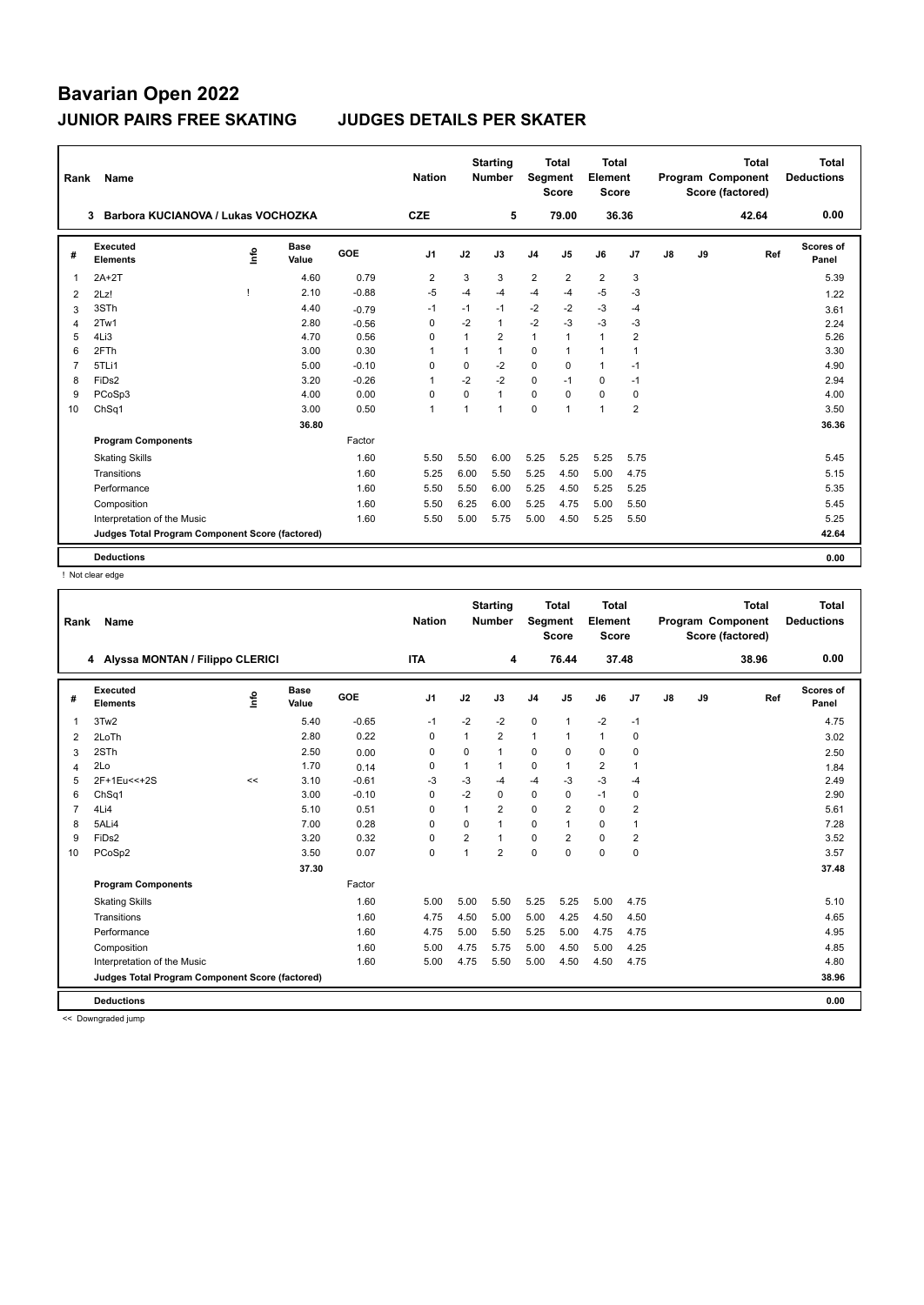| Rank           | Name                                            |              |                      |         | <b>Nation</b> |              | <b>Starting</b><br><b>Number</b> |             | Total<br>Segment<br><b>Score</b>        | Total<br>Element<br><b>Score</b> |              |    |    | Program Component<br>Score (factored) | <b>Total</b> | <b>Total</b><br><b>Deductions</b> |
|----------------|-------------------------------------------------|--------------|----------------------|---------|---------------|--------------|----------------------------------|-------------|-----------------------------------------|----------------------------------|--------------|----|----|---------------------------------------|--------------|-----------------------------------|
|                | 5 Louise EHRHARD / Matthis PELLEGRIS            |              |                      |         | <b>FRA</b>    |              | 3                                |             | 71.91                                   |                                  | 35.07        |    |    |                                       | 37.84        | $-1.00$                           |
| #              | <b>Executed</b><br><b>Elements</b>              | Life         | <b>Base</b><br>Value | GOE     | J1            | J2           | J3                               | J4          | J5                                      | J6                               | J7           | J8 | J9 |                                       | Ref          | <b>Scores of</b><br>Panel         |
| 1              | 2Tw1                                            |              | 2.80                 | $-0.06$ | 0             | $-1$         | 0                                | 0           | $-1$                                    | 0                                | 1            |    |    |                                       |              | 2.74                              |
| $\overline{2}$ | 2A+1Eu+2S                                       |              | 5.10                 | $-0.26$ | 1             | $-1$         | $-1$                             | 0           | $-1$                                    | $-1$                             | $-2$         |    |    |                                       |              | 4.84                              |
| 3              | 3STh                                            |              | 4.40                 | $-2.20$ | $-5$          | $-5$         | -5                               | $-5$        | $-5$                                    | $-5$                             | $-5$         |    |    |                                       |              | 2.20                              |
| $\overline{4}$ | 5TLi3                                           |              | 5.80                 | 0.00    | 1             | $-1$         | $-1$                             | 0           | $\mathbf{1}$                            | $\mathbf{1}$                     | $-2$         |    |    |                                       |              | 5.80                              |
| 5              | FiDs2                                           |              | 3.20                 | 0.00    | 0             | 0            | $\mathbf{1}$                     | 0           | 0                                       | 0                                | 0            |    |    |                                       |              | 3.20                              |
| 6              | Ch <sub>Sq1</sub>                               |              | 3.00                 | 0.10    | 0             | 0            | 0                                | 1           | 0                                       | $-1$                             | 1            |    |    |                                       |              | 3.10                              |
| $\overline{7}$ | 4Li3                                            |              | 4.70                 | $-0.28$ | 0             | $-1$         | $\mathbf 0$                      | 0           | $-1$                                    | $-1$                             | $-3$         |    |    |                                       |              | 4.42                              |
| 8              | 2Lz                                             |              | 2.10                 | 0.21    | 1             | 1            | $\overline{1}$                   | 1           | $\mathbf{1}$                            | $\overline{2}$                   | $\mathbf{1}$ |    |    |                                       |              | 2.31                              |
| 9              | 2LoTh                                           |              | 2.80                 | $-0.34$ | $-2$          | $-1$         | $-1$                             | $\mathbf 0$ | $-1$                                    | $-1$                             | $-2$         |    |    |                                       |              | 2.46                              |
| 10             | PCoSp3                                          |              | 4.00                 | 0.00    | 1             | $\mathbf{1}$ | $\mathbf 0$                      | $\mathbf 0$ | $-1$                                    | $-1$                             | 0            |    |    |                                       |              | 4.00                              |
|                |                                                 |              | 37.90                |         |               |              |                                  |             |                                         |                                  |              |    |    |                                       |              | 35.07                             |
|                | <b>Program Components</b>                       |              |                      | Factor  |               |              |                                  |             |                                         |                                  |              |    |    |                                       |              |                                   |
|                | <b>Skating Skills</b>                           |              |                      | 1.60    | 4.75          | 4.75         | 5.50                             | 5.00        | 4.75                                    | 4.75                             | 4.50         |    |    |                                       |              | 4.80                              |
|                | Transitions                                     |              |                      | 1.60    | 4.50          | 5.25         | 5.25                             | 4.50        | 4.25                                    | 4.25                             | 4.25         |    |    |                                       |              | 4.55                              |
|                | Performance                                     |              |                      | 1.60    | 4.75          | 4.75         | 5.25                             | 4.75        | 4.50                                    | 4.50                             | 4.25         |    |    |                                       |              | 4.65                              |
|                | Composition                                     |              |                      | 1.60    | 4.75          | 5.75         | 5.75                             | 5.00        | 4.50                                    | 4.25                             | 4.75         |    |    |                                       |              | 4.95                              |
|                | Interpretation of the Music                     |              |                      | 1.60    | 4.75          | 5.00         | 5.25                             | 5.00        | 4.25                                    | 4.00                             | 4.50         |    |    |                                       |              | 4.70                              |
|                | Judges Total Program Component Score (factored) |              |                      |         |               |              |                                  |             |                                         |                                  |              |    |    |                                       |              | 37.84                             |
|                | <b>Deductions</b>                               |              | Falls:               | $-1.00$ |               |              |                                  |             |                                         |                                  |              |    |    |                                       |              | $-1.00$                           |
|                |                                                 |              |                      |         |               |              |                                  |             |                                         |                                  |              |    |    |                                       |              |                                   |
|                |                                                 |              |                      |         |               |              |                                  |             |                                         |                                  |              |    |    |                                       |              |                                   |
| Rank           | Name                                            |              |                      |         | <b>Nation</b> |              | <b>Starting</b><br>Number        |             | <b>Total</b><br>Segment<br><b>Score</b> | <b>Total</b><br>Element<br>Score |              |    |    | Program Component<br>Score (factored) | <b>Total</b> | <b>Total</b><br><b>Deductions</b> |
|                | 6 Lachlan LEWER / Campbell YOUNG                |              |                      |         | <b>AUS</b>    |              | 1                                |             | 62.95                                   |                                  | 30.43        |    |    |                                       | 33.52        | $-1.00$                           |
|                | <b>Executed</b>                                 |              | Base                 |         |               |              |                                  |             |                                         |                                  |              |    |    |                                       |              | <b>Scores of</b>                  |
| #              | <b>Elements</b>                                 | ۴ů           | Value                | GOE     | J1            | J2           | J3                               | J4          | J5                                      | J6                               | J7           | J8 | J9 |                                       | Ref          | Panel                             |
| 1              | 2Tw1                                            |              | 2.80                 | $-0.11$ | 0             | 0            | $\mathbf{1}$                     | 0           | 0                                       | $-2$                             | $-2$         |    |    |                                       |              | 2.69                              |
| 2              | 2LoTh                                           |              | 2.80                 | 0.11    | 0             | 0            | $\mathbf{1}$                     | 0           | $\mathbf{1}$                            | $\mathbf{1}$                     | 0            |    |    |                                       |              | 2.91                              |
| 3              | 2Lze+1Eu+2S                                     | e            | 3.48                 | $-0.64$ | $-3$          | $-4$         | -4                               | $-4$        | $-3$                                    | $-5$                             | $-4$         |    |    |                                       |              | 2.84                              |
| 4              | 5SLi2                                           |              | 5.40                 | $-0.54$ | $-1$          | $-1$         | -3                               | 0           | $-1$                                    | $-1$                             | $-1$         |    |    |                                       |              | 4.86                              |
| 5              | 4Li2                                            |              | 4.30                 | $-1.12$ | $-3$          | $-2$         | -4                               | $-1$        | $-3$                                    | $-2$                             | $-3$         |    |    |                                       |              | 3.18                              |
| 6              | 2FTh                                            |              | 3.00                 | 0.00    | 0             | $\mathbf 0$  | $\mathbf 0$                      | $\mathbf 0$ | $\mathbf{1}$                            | $\mathbf 0$                      | 0            |    |    |                                       |              | 3.00                              |
| $\overline{7}$ | Ch <sub>Sq1</sub>                               |              | 3.00                 | $-0.40$ | 0             | $-2$         | $-1$                             | 0           | $-1$                                    | $\mathbf 0$                      | $-2$         |    |    |                                       |              | 2.60                              |
| 8              | 2Lz!                                            | $\mathbf{I}$ | 2.10                 | $-0.34$ | $-2$          | $-2$         | $-1$                             | $-1$        | $-2$                                    | $-1$                             | $-2$         |    |    |                                       |              | 1.76                              |
| 9              | FiDs2                                           |              | 3.20                 | $-0.45$ | $-2$          | 0            | $-1$                             | 0           | $-2$                                    | $-2$                             | $-2$         |    |    |                                       |              | 2.75                              |
| 10             | PCoSp3                                          |              | 4.00                 | -0.16   | $\Omega$      | $-1$         | $\Omega$                         | $\Omega$    | $-1$                                    | $-1$                             | $\Omega$     |    |    |                                       |              | 3.84                              |
|                |                                                 |              | 34.08                |         |               |              |                                  |             |                                         |                                  |              |    |    |                                       |              | 30.43                             |
|                | <b>Program Components</b>                       |              |                      | Factor  |               |              |                                  |             |                                         |                                  |              |    |    |                                       |              |                                   |
|                | <b>Skating Skills</b>                           |              |                      | 1.60    | 4.25          | 4.00         | 4.75                             | 4.50        | 4.25                                    | 4.50                             | 4.25         |    |    |                                       |              | 4.35                              |
|                | Transitions                                     |              |                      | 1.60    | 4.00          | 4.00         | 4.50                             | 4.00        | 4.50                                    | 4.25                             | 4.00         |    |    |                                       |              | 4.15                              |
|                | Performance                                     |              |                      | 1.60    | 4.00          | 3.50         | 4.75                             | 4.25        | 4.00                                    | 4.00                             | 3.75         |    |    |                                       |              | 4.00                              |
|                | Composition                                     |              |                      | 1.60    | 4.25          | 3.75         | 5.00                             | 4.50        | 4.50                                    | 4.00                             | 4.25         |    |    |                                       |              | 4.30                              |
|                | Interpretation of the Music                     |              |                      | 1.60    | 4.00          | 4.00         | 4.50                             | 4.25        | 4.25                                    | 4.25                             | 4.00         |    |    |                                       |              | 4.15                              |
|                | Judges Total Program Component Score (factored) |              |                      |         |               |              |                                  |             |                                         |                                  |              |    |    |                                       |              | 33.52                             |

e Wrong edge ! Not clear edge